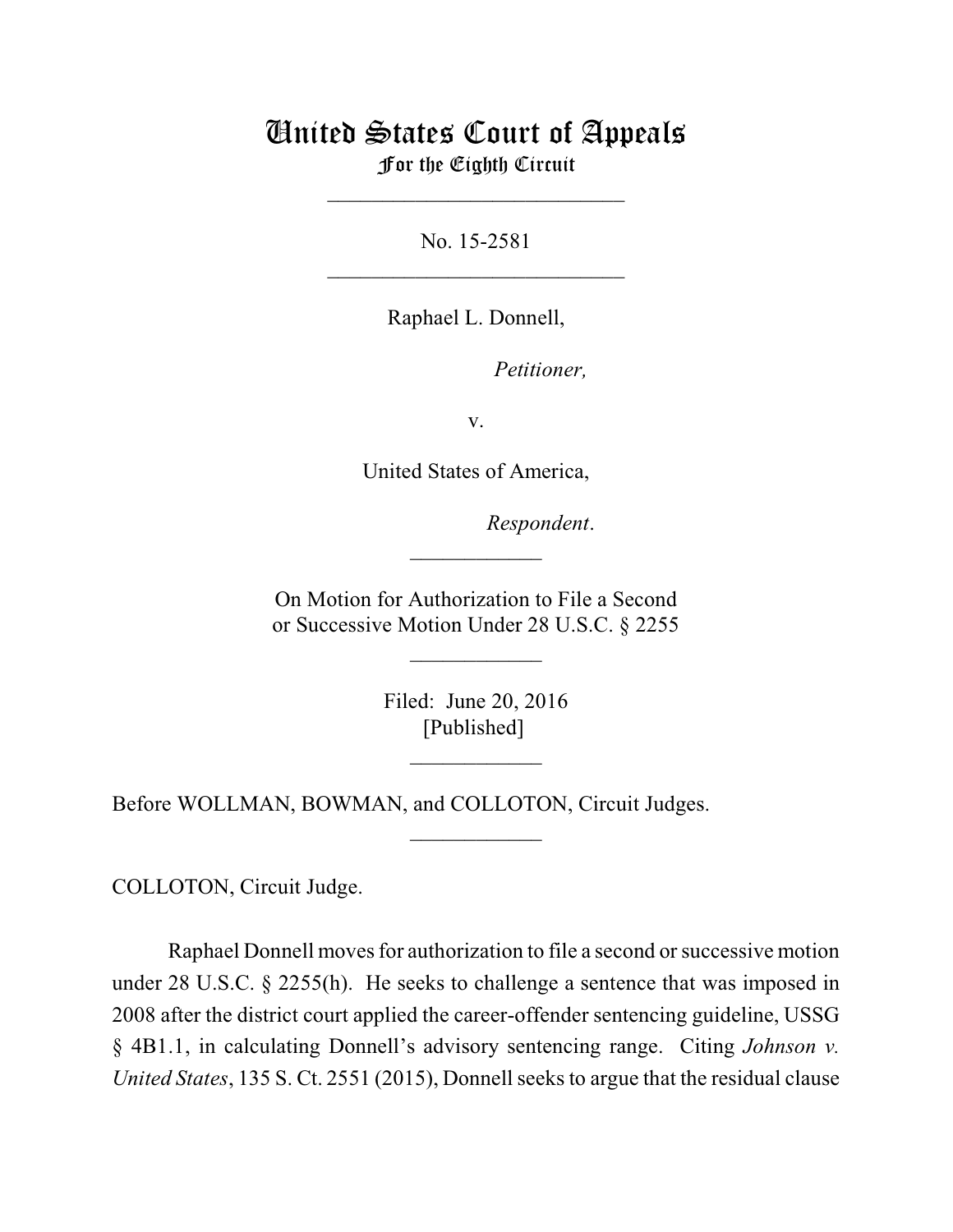of USSG  $\S$  4B1.2(a)(2) is unconstitutionally vague and that his sentence should be vacated.

This court may authorize a second or successive motion under § 2255 if the movant makes a "prima facie showing" that the motion "contain[s] . . . a new rule of constitutional law, made retroactive to cases on collateral review by the Supreme Court, that was previously unavailable." 28 U.S.C. §§ 2255(h)(2), 2244(b)(3)(C); *see Kamil Johnson v. United States*, 720 F.3d 720, 720 (8th Cir. 2013) (per curiam). A prima facie showing is "a sufficient showing of possible merit to warrant a fuller exploration by the district court." *Kamil Johnson*, 720 F.3d at 720 (quoting *Bennett v. United States*, 119 F.3d 468, 469 (7th Cir. 1997)).

The Supreme Court in *Johnson* announced a new rule of constitutional law. The Court held that the residual clause of 18 U.S.C.  $\S$  924(e)(2)(B)(ii) was unconstitutionally vague and that increasing a defendant's sentence under that clause violated the constitutional right to due process. In *Welch v. United States*, 136 S. Ct. 1257 (2016), the Court made the new rule of *Johnson* retroactive to cases on collateral review.

Donnell seeks to extend *Johnson* and *Welch* by urging that the residual clause of USSG § 4B1.2(a)(2) is also unconstitutionally vague. He further contends that the constitutional rule that he proposes for the sentencing guidelines should be applied retroactively to cases on collateral review. Whether an advisory sentencing guideline is susceptible to a vagueness challenge is an open question in this circuit. *See United States v. Ellis*, 815 F.3d 419, 421 (8th Cir. 2016). The issue is reasonably debatable, and the answer is not dictated by *Johnson*. *Id. Compare, e.g.*, *United States v. Pawlak*, No. 15-3566, 2016 WL 2802723, at \*3-4 (6th Cir. May 13, 2016), *and United States v. Madrid*, 805 F.3d 1204, 1211 (10th Cir. 2015), *with United States v. Matchett*, 802 F.3d 1185, 1193-96 (11th Cir. 2015), *and United States v. Lee*, No. 13- 10517, 2016 WL 2638364, at \*7-10 (9th Cir. May 6, 2016) (Ikuta, J., dissenting). For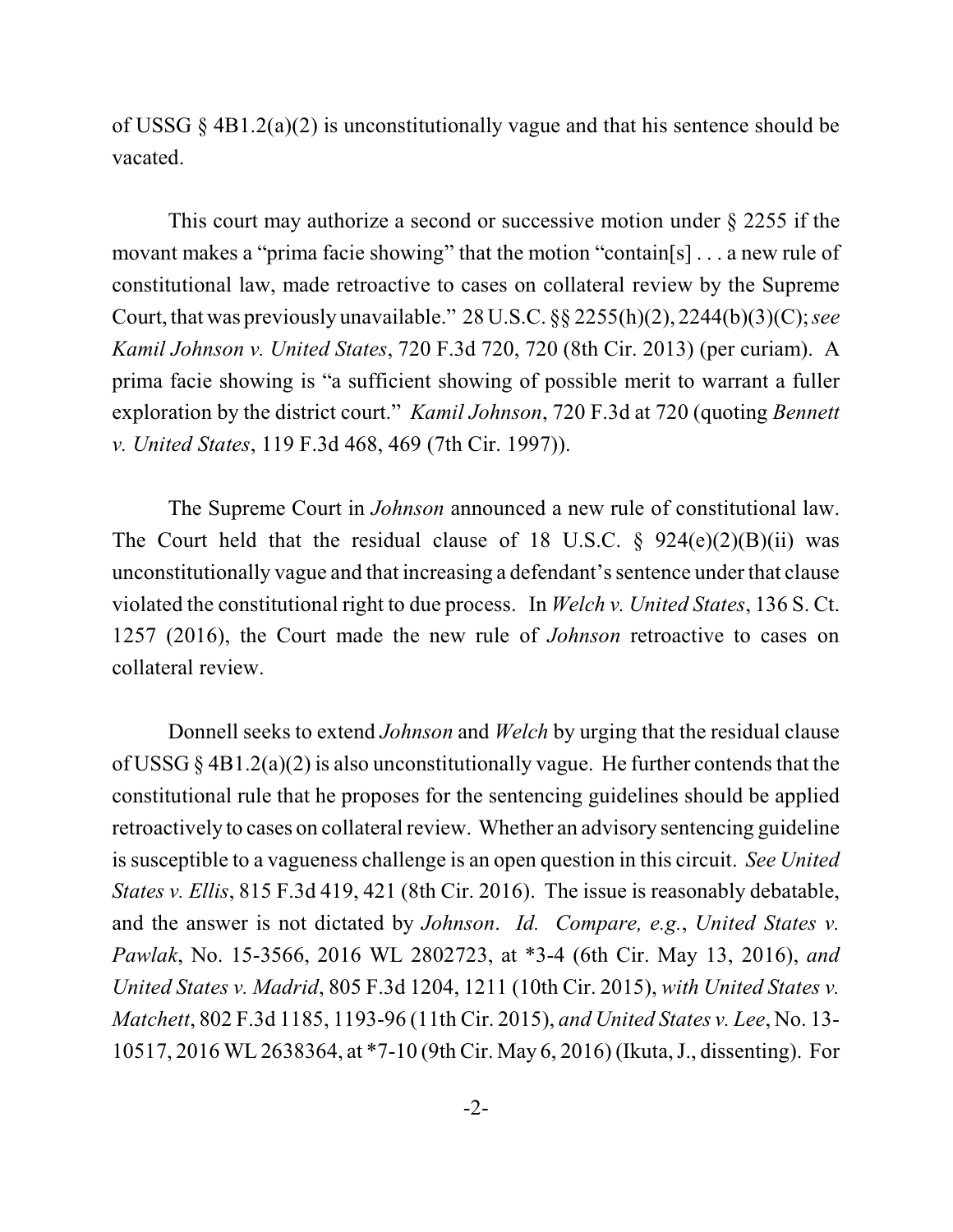Donnell's successive motion to succeed, therefore, the post-conviction court must announce a second new rule that extends *Johnson* to the sentencing guidelines.

Section 2255(h)(2) says that a second or successive motion must be certified "to contain" a new rule of constitutional law that has been made retroactive by the Supreme Court. "To contain" means "to consist of wholly or in part," to "comprise," or to "include." *Webster's Third New International Dictionary* 491 (2002). Mere citation of a new rule in a successive motion is not sufficient to justify certification. A movant surely cannot be authorized to pursue a claim unrelated to the new rule simply by citing *Johnson* and *Welch* and claiming that his motion "contains" a new rule. The new rule must have a nexus to the right asserted in the motion.

In determining what nexus is required, we must view  $\S 2255(h)$  in context. The meaning of  $\S$  2255(h)(2) is informed by surrounding and related provisions. We glean from this context that to satisfy the prerequisites for the filing of a successive motion, the new rule contained in the motion must be a new rule that recognizes the right asserted in the motion.

One significant related provision concerns the statute of limitations. Ordinarily, a § 2255 motion must be filed within one year of the date when a conviction becomes final. 28 U.S.C. § 2255(f)(1). Section 2255(f)(3), however, establishes an extended statute of limitations of one year from "the date *on which the right asserted was initially recognized by the Supreme Court*, if that right has been newly recognized by the Supreme Court and made retroactively applicable to cases on collateral review." 28 U.S.C. § 2255(f)(3) (emphasis added). Section 2255(h)(2) should be construed *in pari materia* with § 2255(f)(3), as the limitations provision undoubtedly was designed to accommodate second orsuccessive motions authorized under  $\S 2255(h)(2)$ . Section 2255(h)(2) is thus more naturally understood to require certification that a successive motion contains a new rule that recognizes the right asserted in the motion. The structure of the statute counsels against construing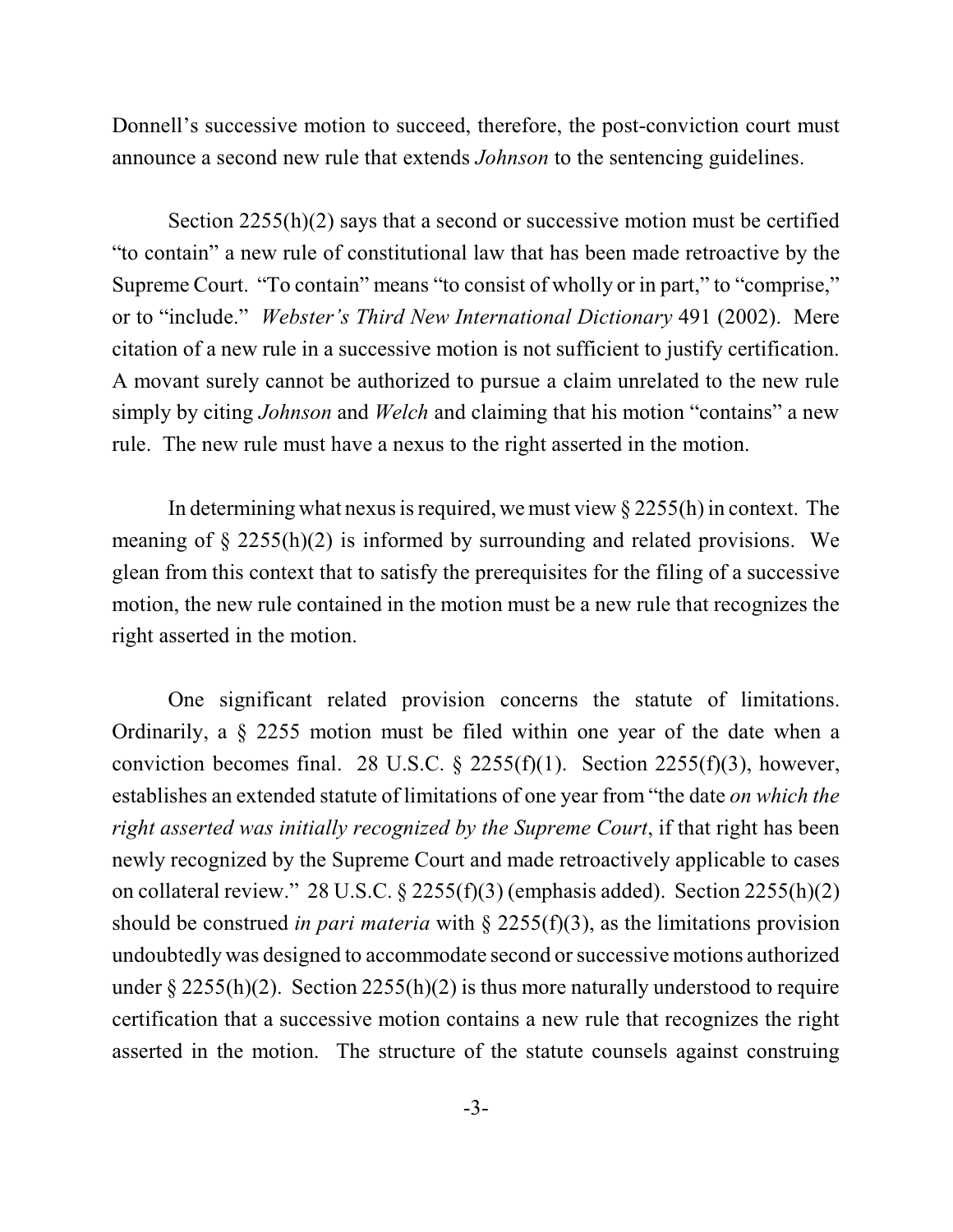§ 2255(h)(2) more broadly to authorize the filing of successive motions that are routinely barred by the statute of limitations.

The parallel provision for successive state habeas petitions is consistent with this understanding. Section  $2244(b)(2)(A)$  requires certification that a claim "relies" on" a new rule, and it makes sense to interpret  $\S 2255(h)(2)$  similarly despite a modest difference in wording. *See Bennett*, 119 F.3d at 469; *cf. United States v. Hamilton*, 604 F.3d 572, 574 (8th Cir. 2010). A claim "relies on" a new rule when it is "based on" a new rule, *Calderon v. Thompson*, 523 U.S. 538, 558 (1998), and this court has applied that standard to motions for authorization under § 2255(h)(2). *Woods v. United States*, 805 F.3d 1152, 1153 (8th Cir. 2015) (per curiam); *Williams v. United States*, 705 F.3d 293, 294 (8th Cir. 2013) (per curiam). A claim is truly "based on" a new rule only when the new rule recognizesthe right asserted. *See Webster's Third New International Dictionary* 180 (defining "base" as "the fundamental part of something: ESSENCE, FOUNDATION"). Where a claim depends on recognition of a second new rule, the claim is best understood as relying on that second rule for a grant of relief.

Construing  $\S 2255(h)(2)$  to require a new rule that recognizes the right asserted in the successive motion also aligns with the remainder of  $\S$  2255(h). Section  $2255(h)(2)$  is paired with § 2255(h)(1), which concerns authorization for successive motions based on newly discovered evidence. Where newly discovered evidence is the ground for authorization, that evidence must be sufficient to justify a grant of relief. 28 U.S.C. § 2255(h)(1). This requirement in § 2255(h)(1) fortifies our conclusion that a "new rule of constitutional law" that warrants authorization under § 2255(h)(2) likewise must be sufficient to justify a grant of relief. It is not enough for the successive motion to cite a new rule that merely serves as a predicate for urging adoption of another new rule that would recognize the right asserted by the movant.